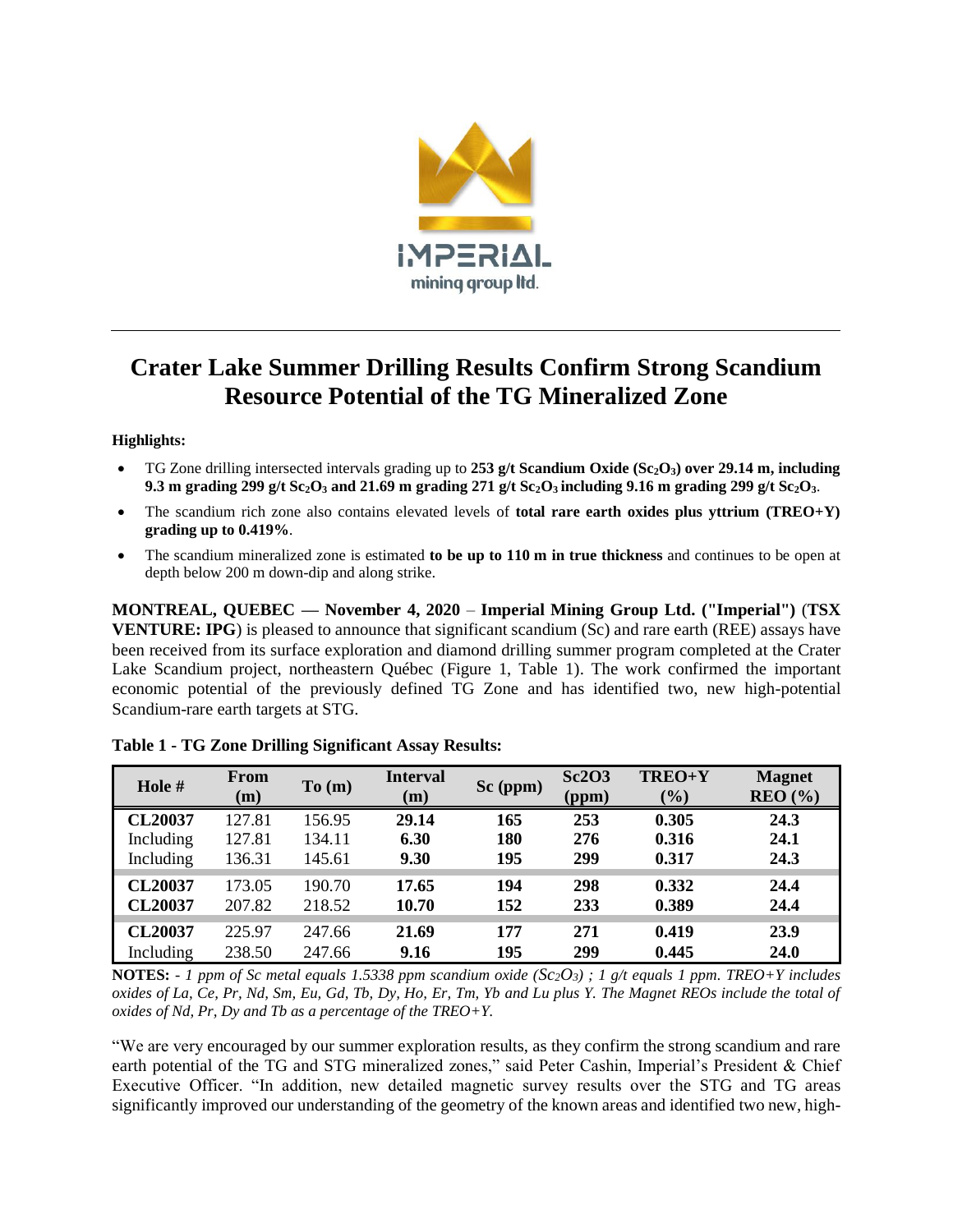priority targets 280 east of and to the south of, the STG Zone. The evident increase in scandium grades with depth is also very encouraging, however more work needs to be done to fully quantify the scandium and REE resource potential on the property, particularly over the TG area. The summer results will be used to plan a winter definition drilling program on the TG Zone that will allow Imperial to report a NI 43-101 compliant resource in H1 2021."

## **SUMMER EXPLORATION PROGRAM RESULTS**

A program of magnetic geophysical surveys, surface geological mapping and prospecting was undertaken over previously little-explored areas on the property. The work was followed up by a small test diamond drilling program to evaluate the Sc-REE potential of these new targets as well as to undertake step-out drilling of the known TG Zone (*see* Imperial Press Release: May 22, 2019). In total, four drillholes totaling 676 m were completed (Figure 2).

### **Ground Geophysical Survey**

In late July 2020, a detailed GPS-positioned ground magnetic survey at 50-m line spacings, covering 130 line-km, was completed on the western half the property (Figure 2). The survey was performed by Abitibi Geophysique of Val d'Or, QC and completed on August 7th, 2020. Scandium and rare earth mineralization is associated with a strongly magnetic rock unit called ferrosyenite.

This work provided better definition of the scandium-bearing ferrosyenite rock units and radial fault structures controlling the concentration of scandium mineralization on the property. New parallel, strongly magnetic bodies were defined east and south of the STG Target. The survey also identified a continuous magnetic lineament extending between the TGZ and STG Targets, potentially identifying new scandium targets. Some of these new targets will be tested in future drilling programs.

#### **Prospecting and Mapping Program**

A prospecting and mapping program over unexplored parts of the property involving 38.2 km of reconnaissance traverses was also completed. Rock (grab) samples collected along with 304 historical core samples and 17 new channel samples will be used for detailed mineralogical and geochemical study work at McGill University in Montreal, Quebec. This 5-week program was conducted by Imperial and Exploration Sans Frontière of Sept-Iles, QC crews between July 30<sup>th</sup> to September 2<sup>nd</sup>, 2020.

Strongly magnetic, iron-rich boulders of ferrosyenite were found at the Hilltop Target area and 300 m northeast of the STG Target, east of the outcropping scandium-mineralized ferrosyenite at the STG. Analytical results from the boulder sampling are pending.

#### **Diamond Drilling Program**

A four-hole, 676 m diamond drilling program was undertaken between August 14<sup>th</sup> and August 31<sup>st</sup>, 2020. This drilling tested the scandium potential of high-intensity magnetic anomalies at the STG, TGZ and Northern Target areas (Figure 2, Table 2). The contractor for this work was Avataa Rouillier Drilling Inc. of Amos, Quebec.

**Hole CL20036**: tested a strong magnetic anomaly parallel and west of the STG target (previously returned surface channel grades up to **7.04 m grading 289 ppm Sc2O3 and 0.364% REE)**. The drillhole intersected a 90-m core interval of amphibole-rich ferrosyenite that explained the magnetic anomaly but did not contain any significant Sc or REE mineralization.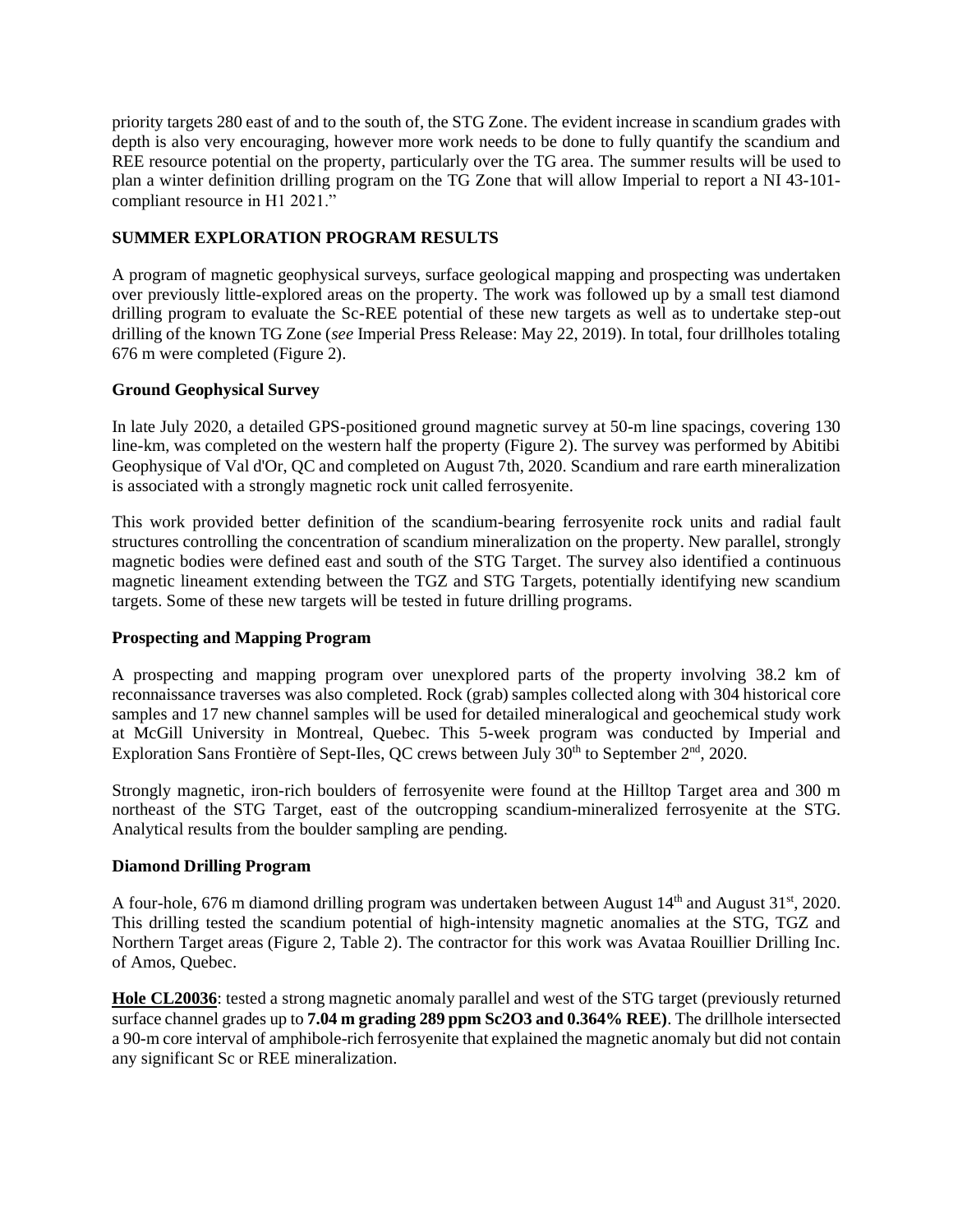| Hole $#$       | <b>Easting (UTM)</b><br><b>NAD83 Zone</b><br><b>20N</b> | Northing (UTM)<br><b>NAD83 Zone 20N</b> | <b>Elevation</b><br>(meters) | <b>Azimuth</b><br>(degrees) | Dip<br>(degrees) | Depth<br>(meters) |
|----------------|---------------------------------------------------------|-----------------------------------------|------------------------------|-----------------------------|------------------|-------------------|
| <b>CL20036</b> | 440245                                                  | 6131700                                 | 518                          | 255                         | $-55$            | 161.50            |
| <b>CL20037</b> | 440870                                                  | 6133665                                 | 540                          | 305                         | $-60$            | 254.05            |
| <b>CL20038</b> | 440825                                                  | 6133270                                 | 522                          | 305                         | $-50$            | 143.08            |
| CL20039        | 442230                                                  | 6134800                                 | 527                          | 340                         | $-45$            | 117.00            |
| <b>Total</b>   |                                                         |                                         |                              |                             |                  | 675.63            |

**Table 2 – Diamond Drillhole Locations**

**Hole CL20037**: was drilled on Section 450N to test the lateral continuity of the TG mineralized zone and intersected two, broad olivine ferrosyenite sections of approximately 65m and 40m in core length. The total mineralized package was observed **to have a true width of 110 m**. Best scandium and rare earth intervals from this hole are presented in Table 1. The mineralized intervals show excellent lateral and vertical continuity of the favourable TG Zone target horizon (Figure 3).

**Hole CL20038**: was drilled on Section 100N approximately 90m east and behind the previously drilled borehole CL19034 to test a parallel ferrosyenite unit intersected parallel and east of the main TG mineralized zone. The hole intersected multiple, narrow scandium-bearing ferrosyenite intervals grading up to **244 g/t Sc2O<sup>3</sup> and 0.71% TREO+Y over 2.6 m and 192 g/t Sc2O<sup>3</sup> and 0.50% TREO+Y over 3.6 m.**

**Hole CL20039**: was drilled to test one of multiple magnetic anomalies over the Northern Target. The hole tested a 350m long by 100m wide highly magnetic feature. Coarse grained syenite with small concentrations of pyroxene and amphibole were the cause of the anomalous geophysics. No significant scandium or REE assays were returned from this hole.

Imperial's exploration team successfully tested the remaining targets identified from previous work on the property and developed a better understanding of the controls on the concentration and distribution of scandium mineralization on the property.

To date, the TG Zone target shows the highest potential to host an economic scandium deposit. Going forward, Imperial plans to undertake a definition drilling program over the TGZ Target with the goal of preparing an initial NI43-101 compliant resource estimate and a Preliminary Economic Assessment (PEA) in 2021.

#### **Scandium Markets**

Scandium acts as a grain-refiner and hardener of aluminum alloys. Aluminum-scandium alloys combine high strength, ductility, weldability, improved corrosion resistance and a lower density. The combination of all these properties makes aluminum-scandium alloys well-suited for the aerospace, automotive and defense industries. Scandium-modified aluminum alloys is highly valued as an important lightweighting material as it is one-third the weight of steel and is 60 % of the weight of titanium alloys.

As new [technologies](https://investingnews.com/category/daily/tech-investing/) motivate manufacturers to identify new sources for scandium, the element could be widely adopted by major industries in the years to come. Likely early adopters of scandium-modified aluminum alloys will be the automotive manufacturers seeking to lighten electric vehicle (EV) and combustion-engine cars and trucks to extend battery range and improve fuel efficiency, respectively. Recent data from Nemak, S.A.B. de C.V. (2019), one of the world's largest automotive OEM, shows that high strength aluminum components is an \$11 billion target market by 2025 for them. Estimates show that as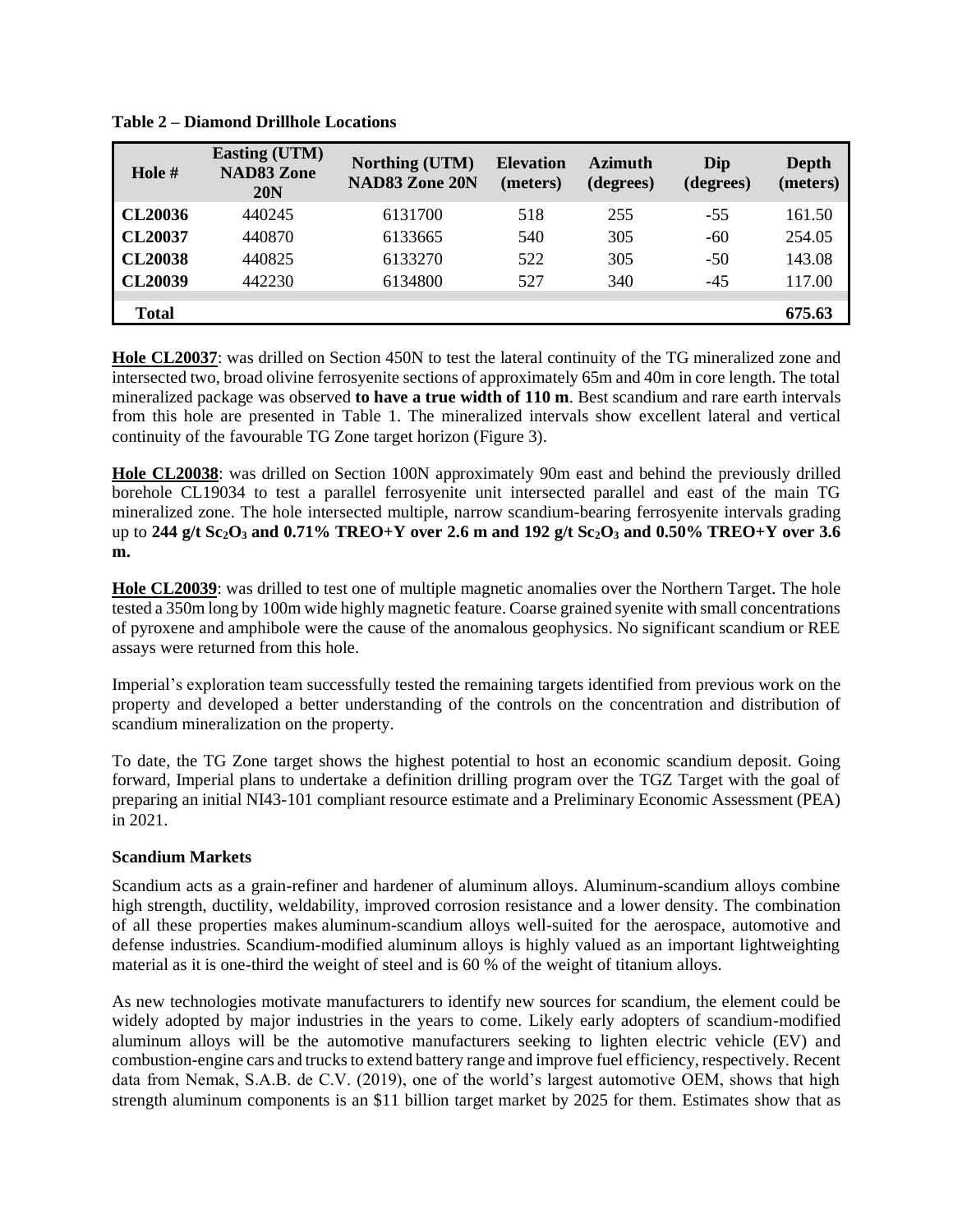much as 0.17 kg of scandium could be required for high-strength and high-temperature applications in new EVs. If 30 to 43 million EVs are produced by 2030 (Bloomberg, 2018), this **could equate to demand of 5,100 to 7,300 tonnes of Sc2O<sup>3</sup> for this platform alone**.

In addition, Imperial is actively monitoring the impact of the current trade war between the US & China and recent veiled threats by China of cutting off Rare Earth and Technology material products to US defense contractors and US allies. China now controls over 70% of the global rare earth supply chain and provides 80% of the US rare earth demand. With the risk of limiting critical metal supplies to the US, major consumers of rare earths have just been reminded of the need to establish domestic critical materials supply chains. Crater Lake is the only known significant primary bedrock resource of scandium in North America with the potential for supporting a new domestic scandium and rare earth supply chains.

#### **Analytical Laboratory and Quality Control**

Strict QA/QC protocols have been implemented for the Crater Lake Project, including the insertion of certified reference materials (standards) and blanks at regular intervals throughout the sequence of samples.

A total of 343 core samples and 7 grab samples, including 17 QA-QC samples, were sent for chemical analyses. All sample preparation and analytical work was carried out by Activation Laboratories at their facilities in Ancaster, Ontario. Several analytical techniques were used to characterize the samples, which are combined at Actlabs into the analytical package "8-REE". This package includes whole-rock and trace element analytic techniques. Whole Rock analyses are done via a lithium metaborate/tetraborate fusion inductively coupled plasma (ICP) finish. Trace elements were analyzed by fusion ICP/MS methods.

The technical content in this press release was prepared, reviewed and certified by Pierre Guay, P. Geo., Imperial's Vice-President, Exploration, a Geologist and Qualified Person as defined by NI43-101.

# **ABOUT IMPERIAL MINING GROUP LTD.**

*Imperial is a Canadian mineral exploration and development company focussed on the advancement of its copper-zinc, gold and technology metals properties in Québec. Imperial is publicly listed on the TSX Venture Exchange as "IPG" and is led by an experienced team of mineral exploration and development professionals with a strong track record of mineral deposit discovery in numerous metal commodities.* 

#### **For further information please contact:**

| Peter J. Cashin                       | <b>CHF Capital Markets</b>                        |
|---------------------------------------|---------------------------------------------------|
| President and Chief Executive Officer | Iryna Zheliasko, Manager-Corporate Communications |
| <b>Phone:</b> $+1$ (514) 360-0571     | <b>Phone:</b> $+1$ (416) 868-1079 x229            |
| <b>Email:</b> $info@imperialmp.com$   | <b>Email:</b> $iryna@chfir.com$                   |
|                                       |                                                   |

**Website:** [www.imperialmgp.com](http://www.imperialmgp.com/) **Twitter:** @imperial\_mining **Facebook:** [Imperial Mining Group](https://www.facebook.com/Imperial-Mining-Group-123912795667445/)

*This press release may contain forward-looking statements relating to the Company's operations or to its business environment. Such statements are based on the Company's operations, estimates, forecasts, and projections, but are not guarantees of future performance and involve risks and uncertainties that are difficult to predict or control. Several factors could cause actual outcomes and results to differ materially from those expressed. These factors include those set forth in the corporate filings. Although any such forward-looking statements are based upon what management believes to be reasonable assumptions, the Company cannot guarantee that actual results will be consistent with these forwardlooking statements. In addition, the Company disclaims any intention or obligation to update or revise any forward-looking statements, for any reason. We also do not commit in any way to guarantee that we will continue reporting on items or issues that arise. Investors are cautioned that this press release contains quoted historical exploration results. These are derived from filed assessment reports and compiled from governmental databases. The Company and a QP have not independently verified and make no representations as to the accuracy of historical exploration results: these results should not be relied upon. Selected highlight results may not be indicative of average grades. Neither TSX Venture Exchange nor its Regulation Services Provider (as that term is defined in the policies of the TSX Venture Exchange) accepts responsibility for the adequacy or accuracy of this release.*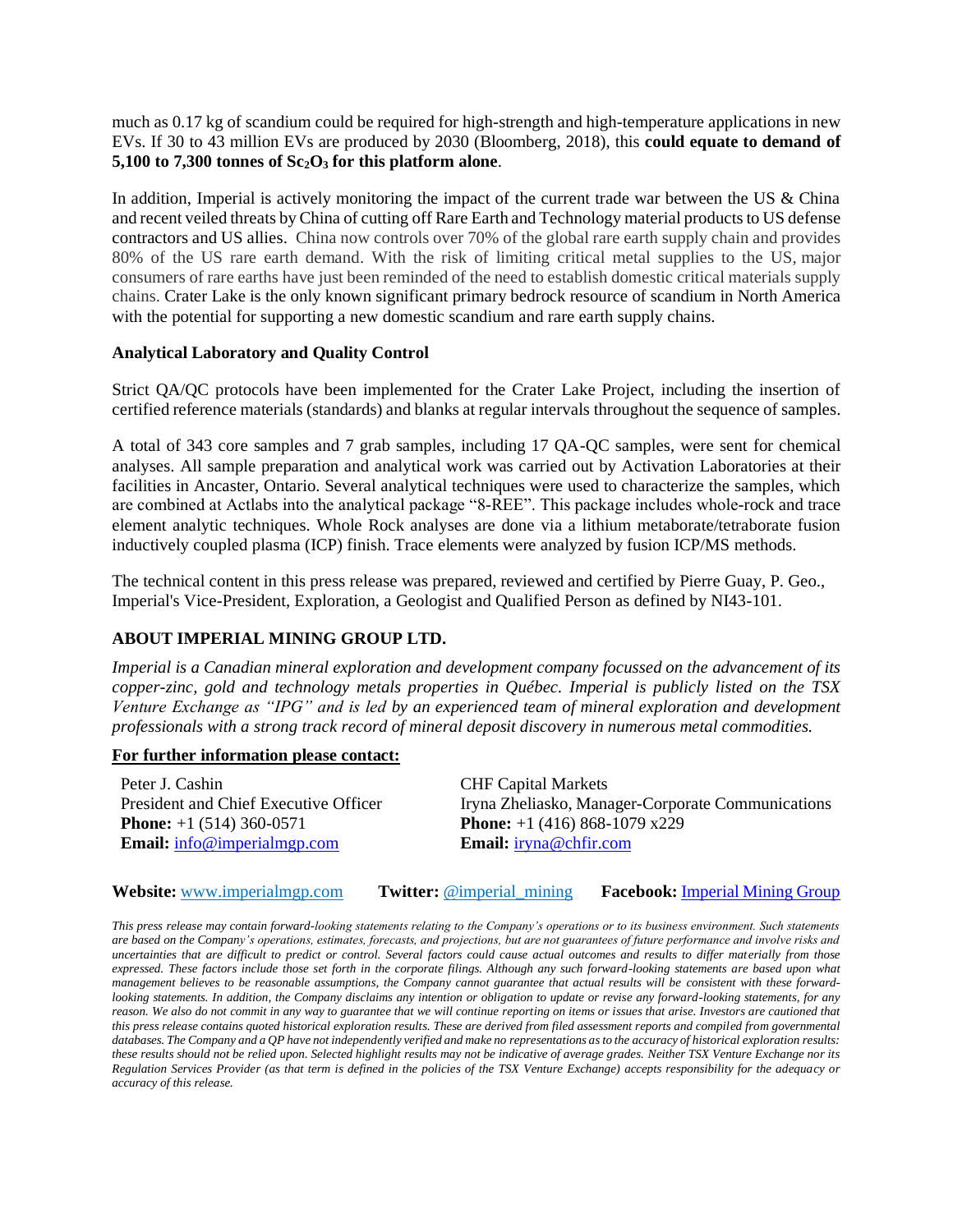

**Figure 1 –Location Map, Crater Lake Project, Quebec**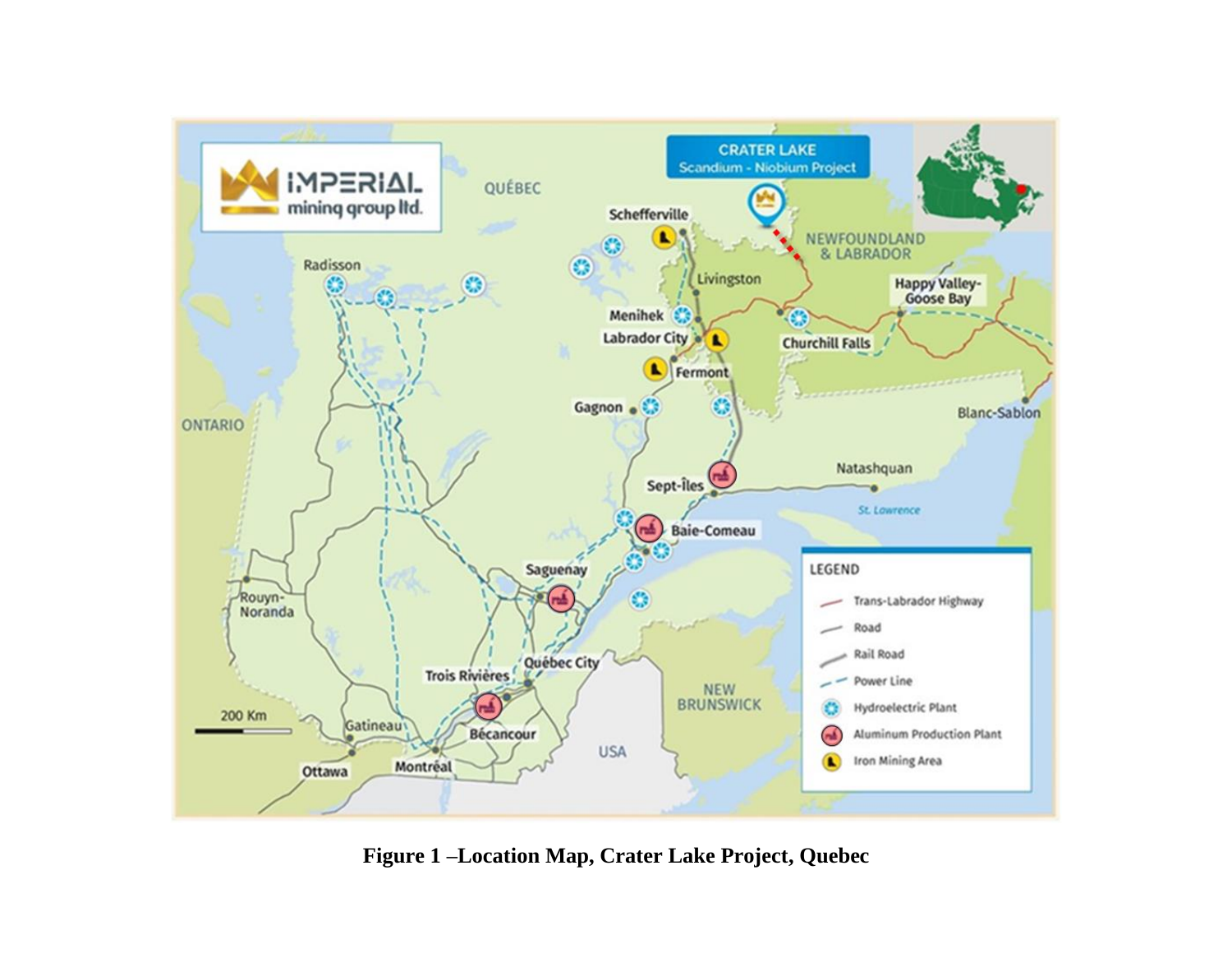

**Figure 2 – Scandium Target Location Map, Crater Lake Project, Quebec**